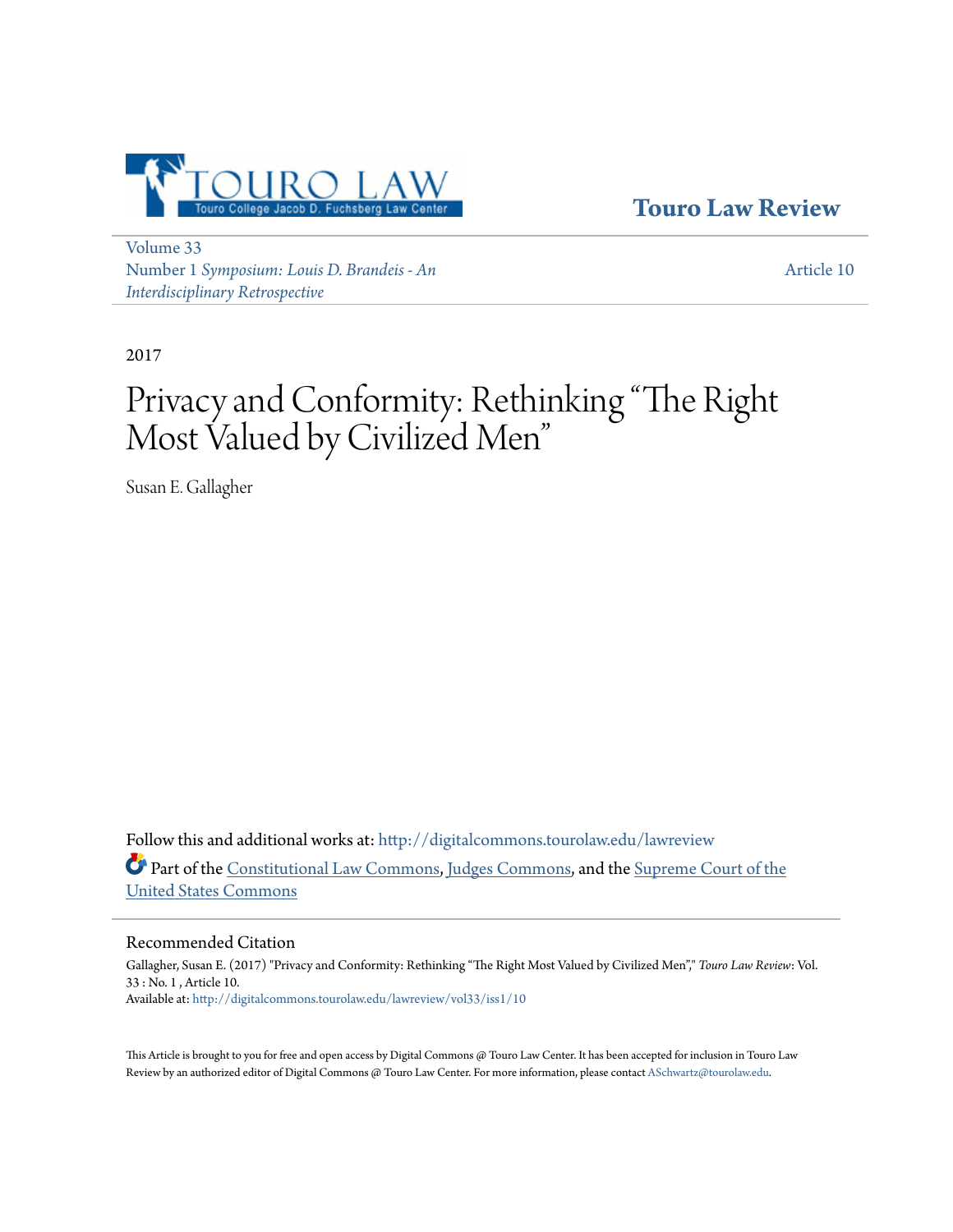# **PRIVACY AND CONFORMITY: RETHINKING "THE RIGHT MOST VALUED BY CIVILIZED MEN"**

#### *Susan E. Gallagher\**

# **I. INTRODUCTION**

In December 1890, soon after *The Right to Privacy*, <sup>1</sup> which Louis D. Brandeis penned with his former law partner Samuel D. Warren, appeared in the *Harvard Law Review*, Brandeis wrote to his fiancée, Alice Goldmark:

> Of course you are right about Privacy and Public Opinion. All law is a dead letter without public opinion behind it. But law and public opinion interact—and they are both capable of being made. . . . Our hope is to make people see that invasions of privacy are not necessarily borne―and then make them ashamed of the pleasure they take in subjecting themselves to such invasions. . . .

> The most perhaps that we can accomplish is to start a backfire, as the woodsmen or the prairie men  $do.<sup>2</sup>$

Given Brandeis' comments on privacy and public opinion, it seems safe to surmise that Goldmark had remarked on the public's seemingly insatiable appetite for gossip; implying, perhaps, that a relatively cerebral article such as *The Right to Privacy* could not

1

<sup>\*</sup>Susan E. Gallagher is an associate professor of political science at the University of Massachusetts Lowell.

<sup>1</sup> Samuel D. Warren & Louis D. Brandeis, *The Right to Privacy*, 4 HARV. L. REV. 193 (1890).

<sup>2</sup> Letter from Louis D. Brandeis to Alice Goldmark (Dec. 28, 1890), *in* 1 LETTERS OF LOUIS D. BRANDEIS 97 (Melvin I. Urofsky & David W. Levy eds., 1971) [hereinafter 1 LETTERS].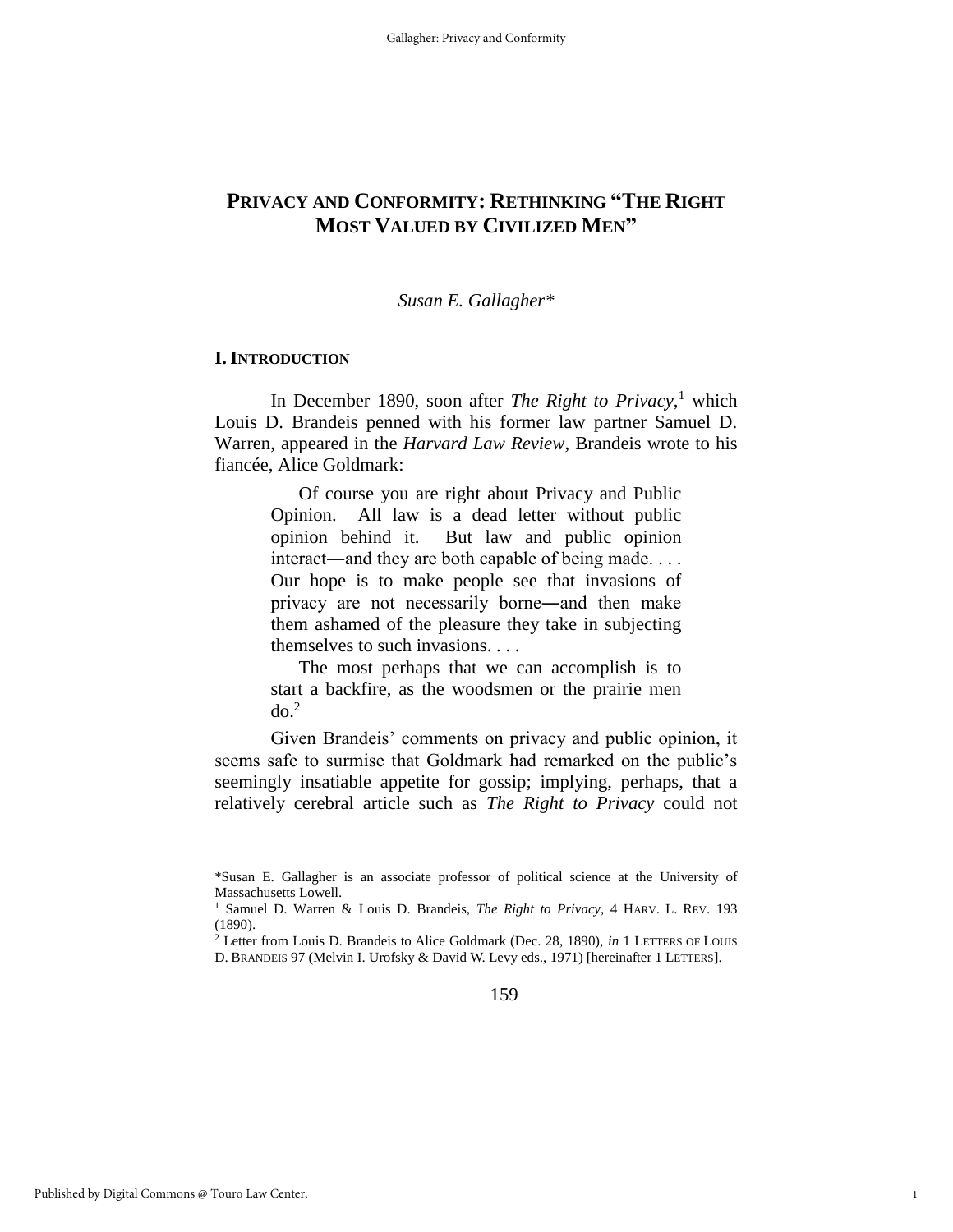make much headway against the ever more intrusive and powerful forces of yellow journalism. Brandeis' reply is instructive, in part because his notion of setting "a backfire" indicates that he had no idea that the essay would transform American legal history, $3$  but also because it highlights his hope that *The Right to Privacy* might dampen popular demand for salacious news by filling its readers with shame. $4$ 

In attempting to turn privacy invaders to objects of public scorn, Brandeis took a well-worn path in late nineteenth-century social discourse. This approach had been adopted most famously in the 1870s by abolitionist minister Henry Ward Beecher,<sup>5</sup> who became the focus of an unprecedented torrent of national news coverage after he was accused of having had an affair with Elizabeth Tilton, a member of his Brooklyn congregation.<sup>6</sup> Brandeis and Warren's grievances against the scandal can be traced back to Beecher's repeated condemnations of tellers of "family secrets. $"^\mathsf{T}$ which illuminates *The Right to Privacy* on several fronts. In the first place, it explains why the article was presented and received as a long-awaited solution to a widely recognized problem rather than, as more recent scholars have viewed it, a novel chapter in American law.<sup>8</sup>

<sup>3</sup> Just days after the essay was published, *To-Day*, a popular periodical, called readers' attention to *The Right to Privacy* and conveyed to its readers that:

A remarkable article, with the above title, by Messrs. S. D. Warren and L. D. Brandeis, appears in the *Harvard Law Review* for December. The subject is of such interest and importance that we attempt a summary, giving as far as possible the exact words of the authors; but this will be a poor substitute for the original, which is enriched by a wealth of citations and illustrations rare in a magazine article.

*The Right to Privacy*, TO-DAY, Dec. 25, 1890 at 91; *see also* Harry Kalven, Jr., *Privacy in Tort Law—Were Warren and Brandeis Wrong?*, 31 LAW AND CONTEMP. PROBS. 326, 327 (1966) (criticizing but also characterizing *The Right to Privacy* as the "most influential law review article of all"); *see also* Hillary Rodham Clinton, Address on Privacy Policy at the 2006 Democratic National Convention (June 16, 2006) (video available on the American Constitution Society for Law and Policy website) (recalling her law school days and sharing, "The first thing we learned about the right to privacy was that it sprung from the mind of Louis Brandeis, beginning with a law review article in the 1890s").

<sup>4</sup> Letter from Louis D. Brandeis to Alice Goldmark (Dec. 28, 1890), *in* 1 LETTERS, *supra* note 2, at 97.

<sup>5</sup> *See generally* J.E.P. DOYLE, PLYMOUTH CHURCH AND ITS PASTOR OR HENRY WARD BEECHER AND HIS ACCUSERS (Hartford, The Park Publ'g Co. 1874).

<sup>6</sup> *Id.* at 46-77.

<sup>7</sup> Thomas Sproull & John W. Sproull, *Tittle Tattle*, 7 THE REFORMED PRESBYTERIAN AND COVENANTER 279, 279–80 (1869).

<sup>8</sup> *See, e.g.*, Dorothy J. Glancy, *The Invention of the Right to Privacy*, 21 ARIZ. L. REV. 1, 3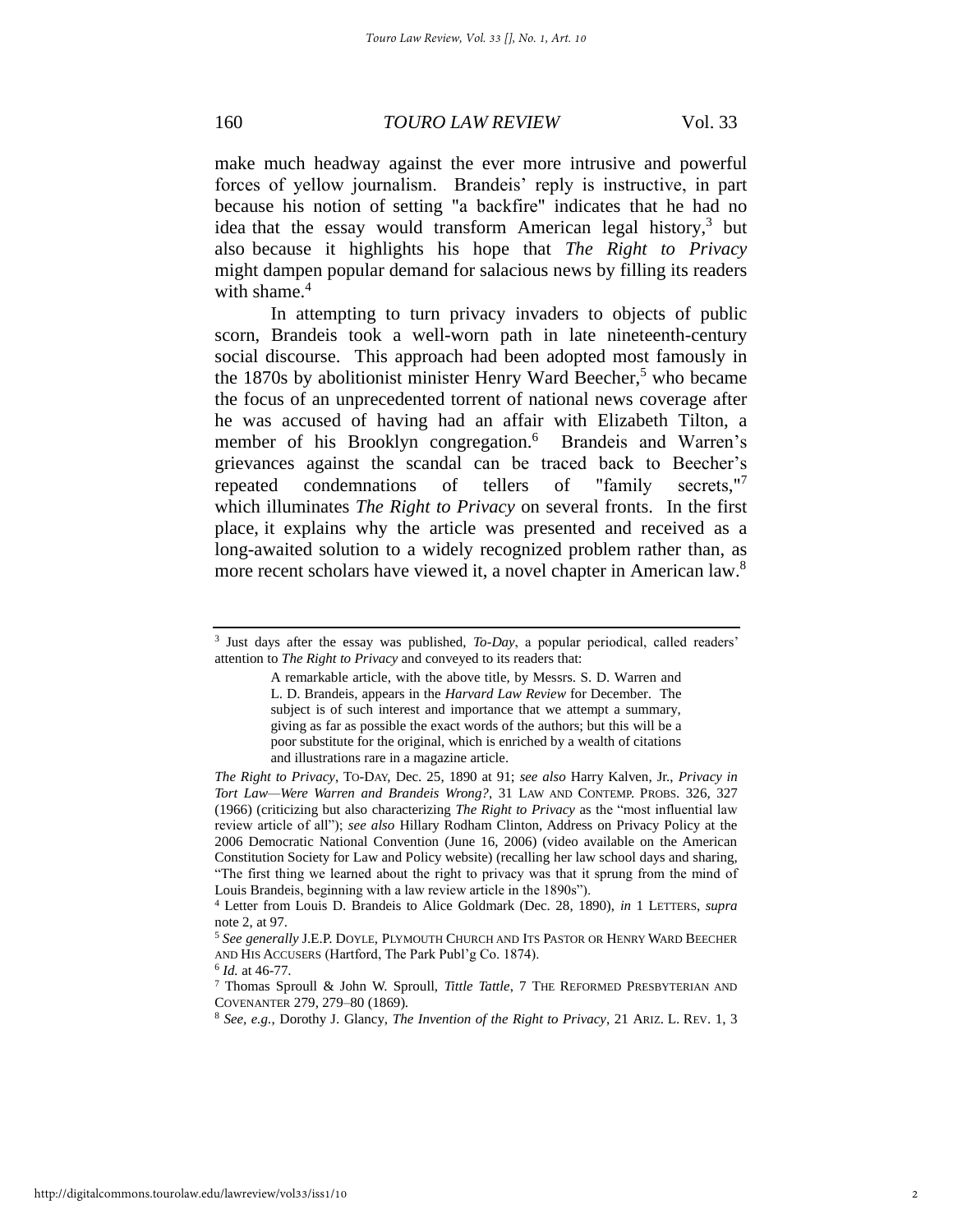To be sure, Brandeis and Warren addressed innovations in communications technology in a way that would not have made sense twenty years earlier.<sup>9</sup> At the same time, however, their critique of newspaper reporting on sexual crimes and indiscretions affirmed a conviction that Beecher and other social observers had voiced for decades, which was that the harm inflicted by the public revelation of sexual misconduct was so great that information about such matters should always be suppressed.<sup>10</sup>

*The Right to Privacy* also harkens back to the Beecher scandal in its connection with, what twentieth-century radicals derided as *"C*omstockery," <sup>11</sup> a decades-long campaign to cleanse American society of any visible sign of sexual activity.<sup>12</sup> The movement drew its name and most of its energy from Anthony Comstock, who launched his long career as America's censor-in-chief by hounding Victoria Woodhull, the notorious proponent of free love who set Beecher's travails in motion by publicly accusing him of adultery.<sup>13</sup> In a highly ironic twist in this paradoxical history, Woodhull defended her revelation of Beecher's personal affairs as a major step toward the realization of a complete and authentic right to privacy, a world in which both men and women would be free to love whomever they might choose without fear of intervention by any external authority.<sup>14</sup>

The stark contrast between Woodhull's expansive vision of personal autonomy and Brandeis and Warren's preoccupation with the protection of men's public image allows us to understand more clearly the tangled evolution of ideas about privacy since the turn of the nineteenth-century. Here, after exploring how the Beecher scandal inspired a perceived need to silence public discussion of sexual misconduct, then considering how this repressive impulse

<sup>(1979).</sup>

<sup>9</sup> *Id.* at 8.

<sup>10</sup> *Id.* at 8-11.

<sup>11</sup> John R. Corvell, *Comstockery*, 1 MOTHER EARTH 30, 30 (1906).

<sup>12</sup> *Id.* at 30-33.

<sup>13</sup> *See, e.g.*, AMANDA FRISKEN, VICTORIA WOODHULL'S SEXUAL REVOLUTION: POLITICAL THEATER AND THE POPULAR PRESS IN NINETEENTH-CENTURY AMERICA 14 (2004) [hereinafter FRISKEN, SEXUAL REVOULTION] (providing insight into social and cultural forces that combined to enable Woodhull to capitalize on her role in the Beecher scandal).

<sup>&</sup>lt;sup>14</sup> Author Janna Malamud Smith was, I think, the first commentator to recognize Woodhull's conception of the right to privacy as a significant aspect of her contribution to American social thought. *See* JANNA MALAMUD SMITH, PRIVATE MATTERS: IN DEFENSE OF THE PERSONAL LIFE Ch. 4 (Seal Press eds., 1997).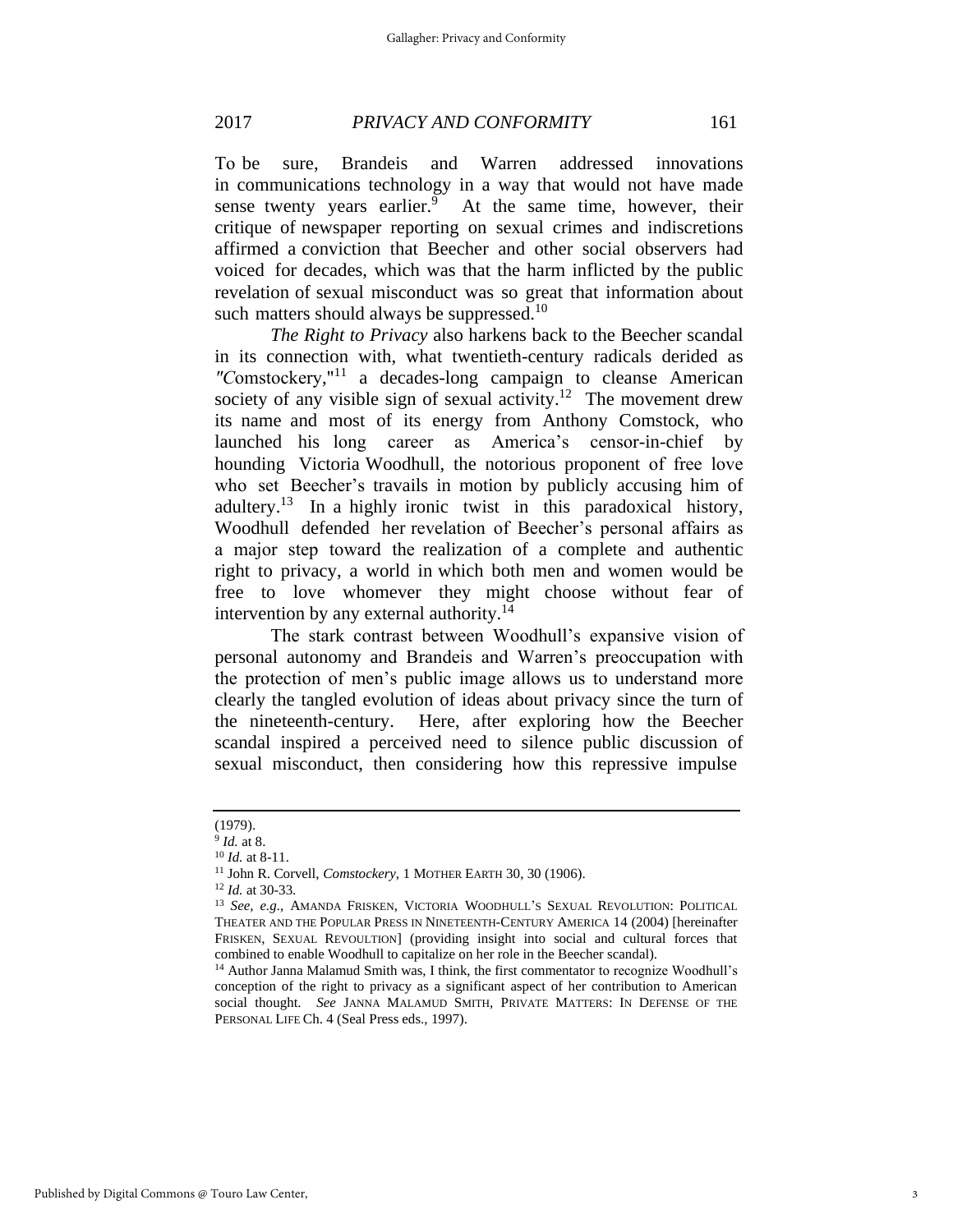shaped Brandeis and Warren's critique of the overly "enterprising press," I will end with a brief reflection on the impact of *The Right to Privacy* on prevailing approaches to the public/private dichotomy in American society.<sup>15</sup>

#### **II. PRIVACY AND THE BEECHER-TILTON SCANDAL**

During the second half of the nineteenth century, as improvements in communications technology made it harder to control the dissemination of personal information, ministers, advicebook writers, and other dispensers of moral instruction increasingly identified privacy as a sacred right. In 1866, for instance, Henry Ward Beecher, one of the most popular preachers of the age, proclaimed from his Brooklyn pulpit, "The private rights of a public man should be guarded as sacredly as the altar of a temple."<sup>16</sup> And while all men should be required to practice "good morals," Beecher sermonized, "There ought to be but one key to a man's privacy, and that in his own hands; but the devil has given everybody a key to it, and everybody goes in and out, and filches whatever he pleases."<sup>17</sup>

A commentary on "Tale-bearers," usually attributed to Beecher, which was repeatedly reprinted during the late 1860s and early 1870s, illustrates how respect for the right to privacy rose to the top of the lists of virtues that moralists liked to recite to their fellow citizens:

# TITTLE TATTLE.

 Henry Ward Beecher has said many good things, but nothing that commends itself more to all honorable people than the following:

 The disposition to pry into the privacy of domestic life is, unfortunately, very common, and is always dishonorable. The appetite for such knowledge is to be regarded as morbid, and the indulgence of it disgraceful. A family has a sacred right to privacy. . . . To betray the secrets of the household is

<sup>15</sup> Warren & Brandeis, *supra* note 1, at 206.

<sup>&</sup>lt;sup>16</sup> HENRY WARD BEECHER & GEORGE DAVID EVANS, ONE THOUSAND GEMS 79 (London, Hodder & Stoughton eds., 1872).

<sup>17</sup> *Id.*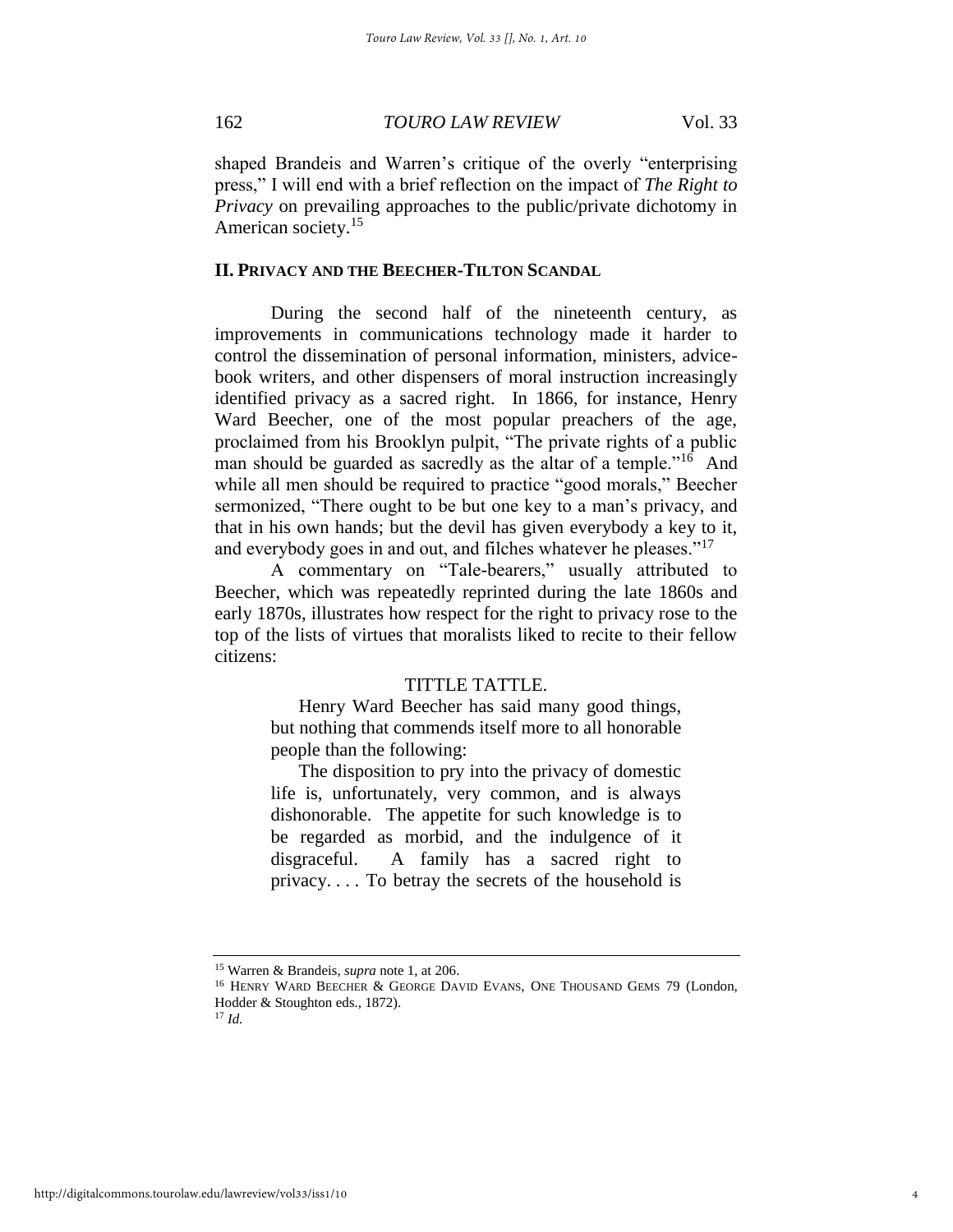not only an odious immorality, but it is a sin and a shame to be on good terms with those who are known to commit such outrages. They put themselves out of the pale of decent society. They should be treated as moral outlaws.<sup>18</sup>

Beecher's condemnation of those who invade domestic privacy as "moral outlaws" was typical of the period, but it is ironic that these remarks first appeared in 1869, two years before his name became synonymous with scandal in what was breathlessly described as "The Greatest Social Drama of Modern Times."<sup>19</sup> Victoria Woodhull, who was dubbed *Mrs. Satan*<sup>20</sup> after she went about the country lecturing on the joy of free love, set the stage for the scandal by committing precisely the sin that Beecher had so severely censured.<sup>21</sup> In a letter to the *New York Times*, she castigated critics of her free love philosophy for their hypocrisy, and then she alluded to "a public teacher of eminence, who lives in concubinage with the wife of another public teacher of almost equal eminence."<sup>22</sup> Readers who had heard the persistent rumors of *irregularities* at Beecher's church might have guessed the identity of Woodhull's target. $2^3$  J.E.P. Doyle, who compiled an exhaustive account of the saga in 1874, wrote, "Nobody, however, placed much reliance on the 'slanders,' as they were very generally designated, until in the issue of *Woodhull and Claflin's Weekly*, of November 2d, 1872, there were explicit and detailed charges made."<sup>24</sup>

Woodhull had long surpassed the bounds of social propriety when she ignited the first national media frenzy after publicly accusing Beecher of having engaged in an adulterous affair with Elizabeth Tilton, the wife of his long-time friend, Theodore Tilton.<sup>25</sup>

<sup>21</sup> *Id.*

<sup>18</sup> Sproull & Sproull, *supra* note 7, at 279.

<sup>19</sup> LEON OLIVER, THE GREAT SENSATION: A FULL, COMPLETE AND RELIABLE HISTORY OF THE BEECHER-TILTON-WOODHULL SCANDAL 165 (Beverly Co., Publishers eds., 1873).

<sup>20</sup> Thomas Nast, *Get Thee Behind Me, (Mrs.) Satan!*, HARPER'S WEEKLY (Feb. 17, 1872), http://www.harpweek.com/09cartoon/BrowseByDateCartoon.asp?Month=February&Date=1 7.

<sup>22</sup> Victoria Woodhull, Letter to the Editor, *Mrs. Woodhull and Her Critics*, N.Y. TIMES, May 20, 1871, at 5.

<sup>23</sup> DOYLE, *supra* note 5, at 13.

<sup>24</sup> DOYLE, *supra* note 5, at 13.

<sup>25</sup> *See* CHARLES SUTTON, The New York Tombs; its Secrets and its Mysteries 511-12 (James B. Mix & Samuel Anderson Mackeever eds., San Francisco, A. Roman & Co. 1874); *see*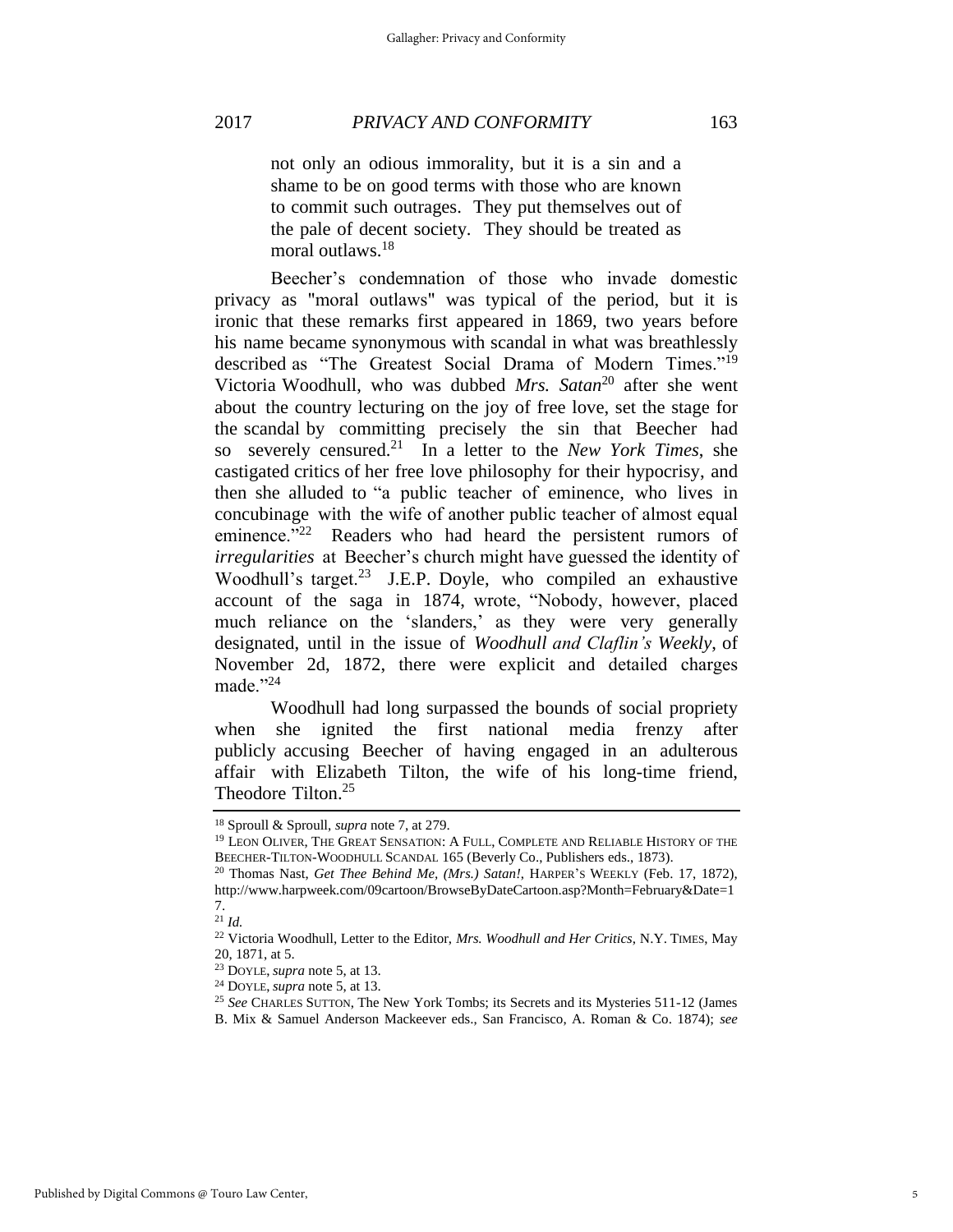Soon after Woodhull and her sister, Tennessee (also known as Tennie C.) Claflin, arrived in New York City in 1868, they were widely derided in the press when, with the help of Cornelius Vanderbilt, they became the first women to establish and run a stock brokerage company.<sup>26</sup> Two years later, the sisters created another sensation when they used the proceeds of their business to fund *Woodhull & Claflin's Weekly*, a platform for the promotion of socialism, woman suffrage, spiritualism, free love, and, in 1872, Woodhull's run for the presidency of the United States.<sup>27</sup>

Seemingly incapable of practicing the silence and secrecy that Beecher upheld as essential, Woodhull avidly pursued her presidential ambitions even though her background and beliefs, along with her age and her gender, deprived her of any chance of success.<sup>28</sup> Having grown up in poverty, she married Canning Woodhull, an abusive alcoholic, in 1853, at the age of fourteen.<sup>29</sup> During and after her first marriage, Victoria Woodhull supported herself by telling fortunes and dispensing magnetic healing with her sister.<sup>30</sup> She married Colonel James Blood, a fellow spiritualist, in St. Louis in 1866, after her first husband became incapable of providing for her and their two children.<sup>31</sup> The misery of her first marriage did not stop her from taking Canning Woodhull into her Brooklyn home when his addictions overwhelmed him, an arrangement that shocked New York society, but apparently did not bother Blood.<sup>32</sup>

Woodhull's contemporaries, like historians to follow, generally assumed that she had divulged what she knew about Beecher's affair with Elizabeth Tilton as a way to lash out at critics of her free love philosophy.<sup>33</sup> Whatever role resentment may have

*also* Amanda Frisken, *Sex in Politics: Victoria Woodhull as an American Public Woman, 1870-1876*, 12 J. OF WOMEN'S HIST. 89, 91-92 (2000) [hereinafter Frisken, *Sex in Politics*].

<sup>26</sup> SUTTON, *supra* note 25, at 506-08.

<sup>27</sup> Frisken, *Sex in Politics*, *supra* note 25, at 91, 93-95, 101.

<sup>28</sup> Frisken, *Sex in Politics*, *supra* note 25, at 89-90, 96, 100-03.

<sup>&</sup>lt;sup>29</sup> FRISKEN, SEXUAL REVOLUTION, *supra* note 13, at 7; IRVING WALLACE, THE SQUARE PEGS: SOME AMERICANS WHO DARED TO BE DIFFERENT 108 (1957).

<sup>30</sup> FRISKEN, SEXUAL REVOLUTION, *supra* note 13, at 8; Nicole Evelina, *Victoria Woodhull's First Husband: Canning Woodhull*, NICOLE EVELINA: STORIES OF STRONG WOMEN FROM HIST. & TODAY (May 18, 2015), https://nicoleevelina.com/2015/05/18/victoria-woodhulls-firsthusband-canning-woodhull/.

<sup>31</sup> FRISKEN, SEXUAL REVOLUTION, *supra* note 13, at 8; Evelina, *supra* note 30.

<sup>32</sup> FRISKEN, SEXUAL REVOLUTION, *supra* note 13, at 7-8; WALLACE, *supra* note 29, at 120-21; Evelina, *supra* note 30.

<sup>33</sup> OLIVER, *supra* note 19, at 145; *Victoria Woodhull – Speaking out for Free Love; Going to*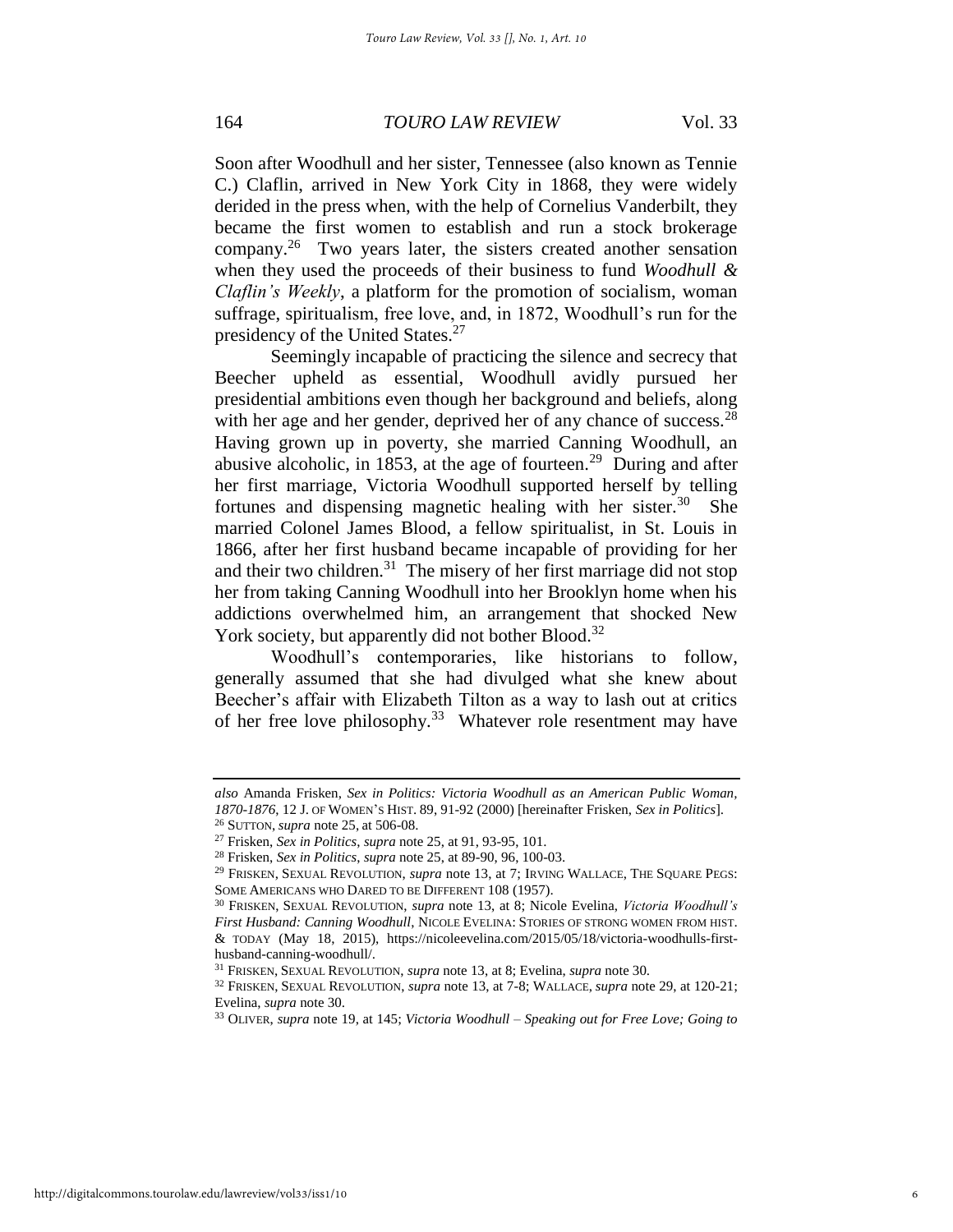played in her motives, she framed the exposure as a revolutionary step towards the realization of an absolute right to privacy.<sup>34</sup>  $\cdot$  "I believe," she declared in a carefully crafted interview that was published in her newspaper, "in the right of privacy, in the sanctity of individual relations. It is nobody's business but their own, in the absolute view, what Mr. Beecher and Mrs. Tilton have done, or may choose at any time to do, as between themselves."<sup>35</sup> Woodhull was, nevertheless, morally obliged to reveal the affair because she could find no other way to force the minister to shake off his shroud of sexual secrecy and join her in spreading the "gospel of freedom":

> [I]t is the paradox of my position that, believing in the right of privacy and in the perfect right of Mr. BEECHER socially, morally and divinely to have sought the embraces of Mrs. TILTON or of any other woman or women whom he loved and who loved him . . . I still invade the most secret and sacred affairs of his life, and drag them to the light . . . . the leaders of progress are . . . storming the last fortress of bigotry and error. Somebody must be hurled forward into the gap. I have the power, I think, to compel MR. BEECHER to . . . do the duty for humanity from which he shrinks. $36$

According to Woodhull, personal relations ought to be exempt from public disclosure because we all should be free to love whomever we are divinely inspired to choose without regard to social strictures or legal contracts and not, as Beecher would have it, because such revelations ruin reputations.<sup>37</sup> So long as emblematic figures such as Beecher allowed themselves to be trammeled by social convention, she argued, the "sacred interests of humanity" in the free communication of love would be constantly undermined.<sup>38</sup> From this premise, she justified her violation of Beecher's privacy as a short-term skirmish in the long-term war to establish individual

*Jail*, VIRAL HIST. (Mar. 21, 2011), http://www.viralhistory.com/ (enter "Victoria Woodhull" into the search box).

<sup>34</sup> OLIVER, *supra* note 19, at 144-45.

<sup>35</sup> OLIVER, *supra* note 19, at 144.

<sup>36</sup> DOYLE, *supra* note 5, at 39.

<sup>37</sup> DOYLE, *supra* note 5, at 14-15.

<sup>38</sup> DOYLE, *supra* note 5, at 15.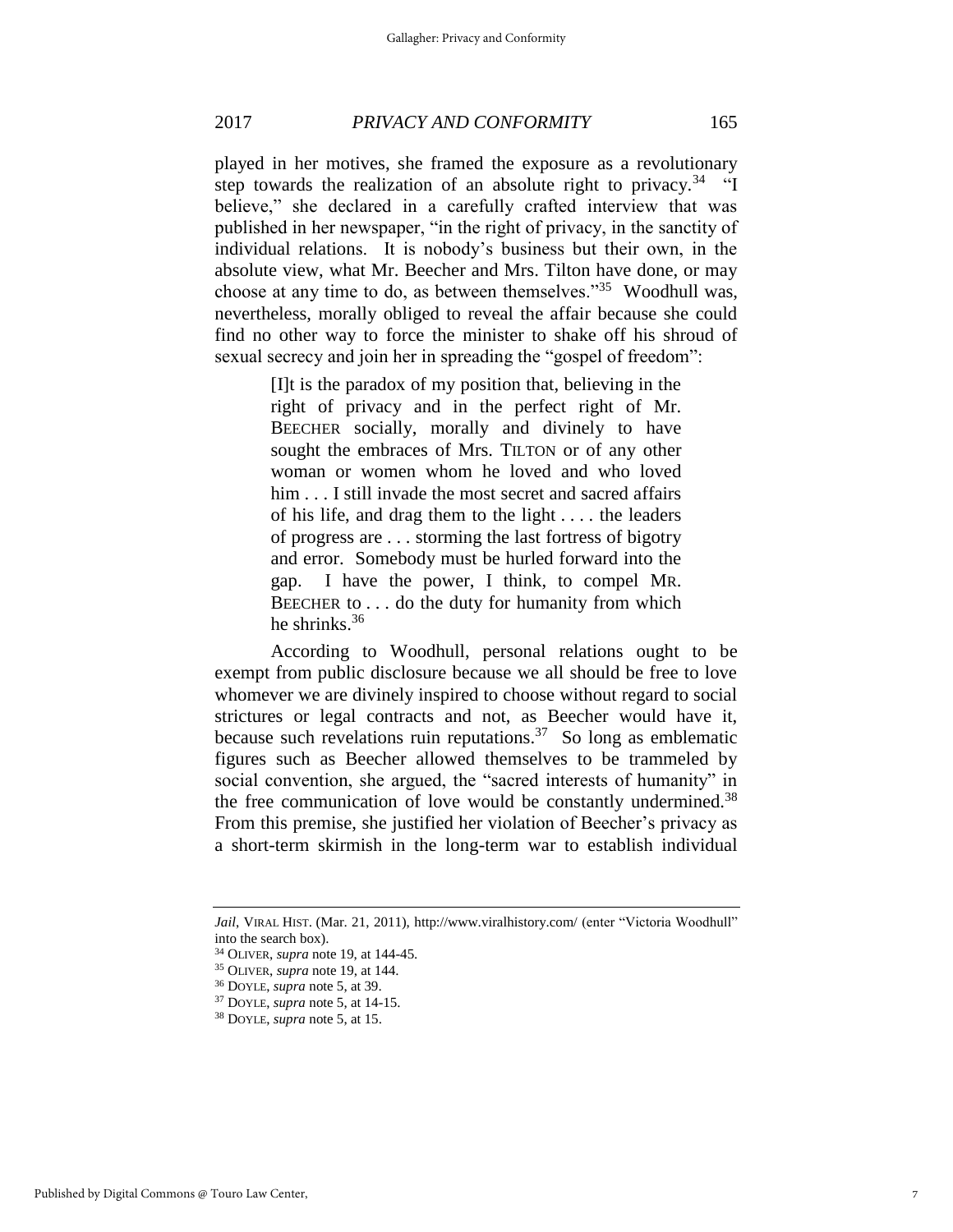sovereignty as the governing principle of both public and private life. $39$ 

> I hold that the so-called morality of society is a complicated mass of sheer impertinence and a scandal on the civilization of this advanced century, that the system of social espionage under which we live is damnable, and that the very first axiom of a true morality, is for people to mind their own business, and learn to respect, religiously, the social freedom and the sacred social privacy of all others.<sup>40</sup>

Although Woodhull claimed "legitimate generalship" in her call for Beecher to take an honest stand against "social espionage," he declined the challenge.<sup>41</sup> Instead, throughout the "Beecher-Tilton War," as he was exonerated by a board of inquiry at Plymouth Church, acquitted of "criminal intimacy" in a Brooklyn court, and subjected to an unprecedented torrent of national reporting on his formerly private life, he steadfastly denied the charges.<sup>42</sup>

Meanwhile, Woodhull was repeatedly arrested at the behest of Anthony Comstock, the hyper-vigilant head of the New York Society for the Suppression of Vice. $43$  In the midst of the Beecher scandal, as he was pursuing Woodhull on obscenity charges based in part on her exposure of Beecher in her paper, Comstock found time to travel to Washington, where he successfully lobbied Congress to pass what became known as the *Comstock Law*, an "Act for the Suppression of Trade in, and Circulation of, Obscene Literature and Articles of Immoral Use."44 His battle with Woodhull was subsequently eclipsed by his campaign to prevent Margaret Sanger from

<sup>39</sup> DOYLE, *supra* note 5, at 39.

<sup>40</sup> DOYLE, *supra* note 5, at 39 (emphasis omitted).

<sup>41</sup> DOYLE, *supra* note 5, at 38-39.

<sup>42</sup> *See* Kathleen Hall, *The Henry Ward Beecher Adultery Trial (1874): Selected Links*, U. OF MO.-KAN. CITY, http://law2.umkc.edu/faculty/projects/ftrials/Beecherlinks.html (last visited Jan. 11, 2017); Lindsay Turley, *The Beecher-Tilton Affair*, MCNY BLOG: NEW YORK STORIES (Oct. 23, 2012), https://blog.mcny.org/2012/10/23/the-beecher-tilton-affair/; *see generally* J. H. PAXON, THE GREAT BROOKLYN ROMANCE. ALL THE DOCUMENTS IN THE FAMOUS BEECHER-TILTON CASE, UNABRIDGED (1874).

<sup>43</sup> Helen Lefkowitz Horowitz, *Victoria Woodhull, Anthony Comstock, and Conflict over Sex in the United States in the 1870s*, 87 THE J. OF AM. HIST. 403, 419 (2000).

<sup>44</sup> Act for the Suppression of Trade in, and Circulation of, Obscene Literature and Articles of Immoral Use, ch. 258, 17 Stat. 599 (1873).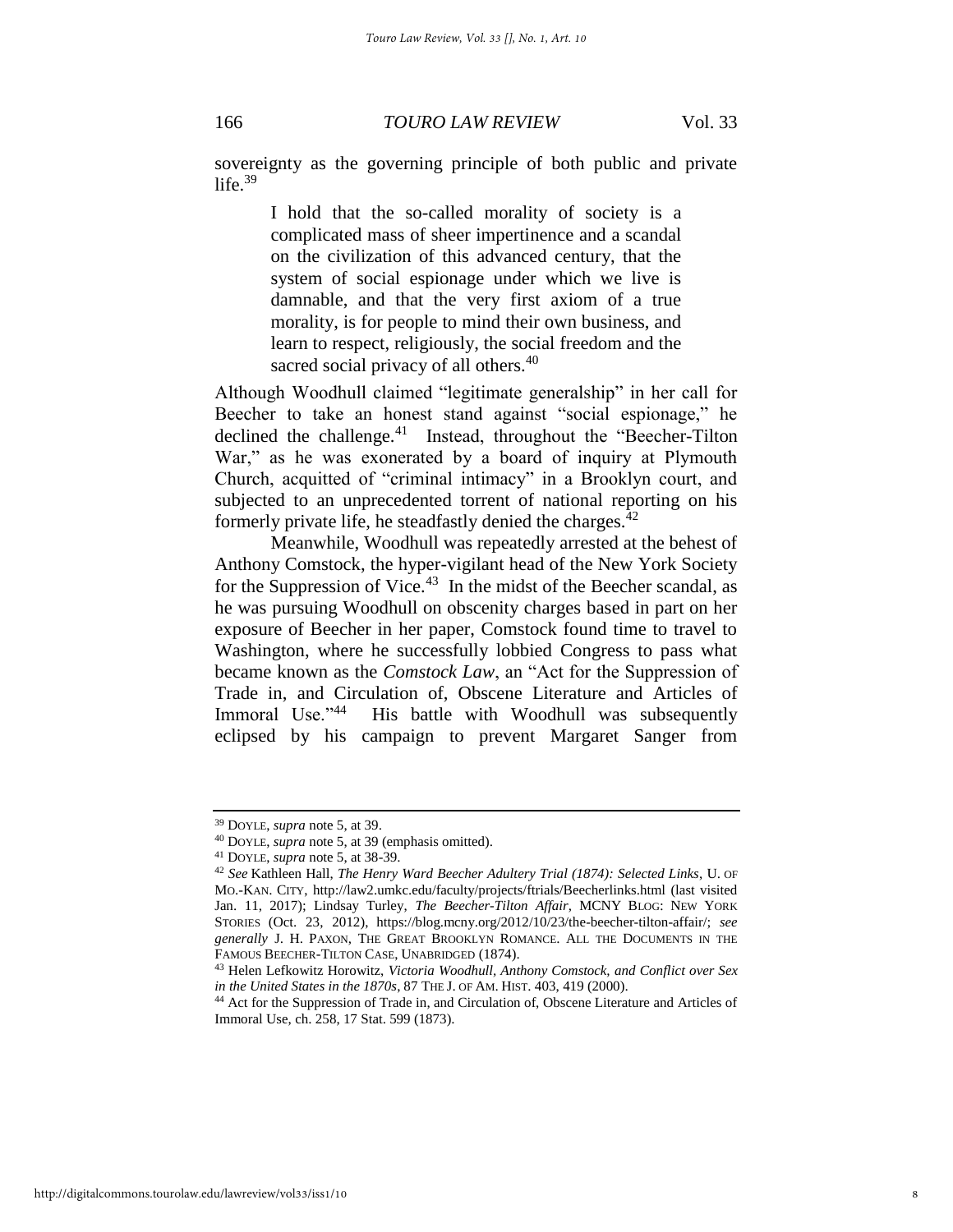circulating information and materials related to birth control.<sup>45</sup> However, he started his long career by crusading against publications such as *Woodhull and Claflin's Weekly* for what Brandeis and Warren would later denounce as "overstepping in every direction the obvious bounds of propriety and of decency."<sup>46</sup> From Comstock's standpoint, Woodhull's revelations about Beecher threatened social order because they portended a world in which, to quote *The Right to Privacy*,

> Gossip is no longer the resource of the idle and of the vicious, but has become a trade, which is pursued with industry as well as effrontery. To satisfy a prurient taste the details of sexual relations are spread broadcast in the columns of the daily papers. To occupy the indolent, column upon column is filled with idle gossip, which can only be procured by intrusion upon the domestic circle.<sup>47</sup>

Although Woodhull and Claflin ultimately beat the charges, her portrait of herself and her sister as martyrs to the march of social progress failed to attract much public sympathy.<sup>48</sup> Indeed, her brazen rejection of social convention helped to assure the ascendancy of Beecher's notion of privacy, with its emphasis on secrecy, over her own conception of privacy as an assertion of individual freedom.<sup>49</sup> Fittingly, in 1871, long before the Beecher scandal had exhausted the public's attention, a member of his congregation published an expanded version of the minister's earlier remarks on the "sacred right to privacy."<sup>50</sup> Tellers of family secrets, Beecher proclaimed, ought to be not merely shunned, but physically attacked:

> These hungry-eyed wretches who sit in the unsuspicious circle of parents and children . . . spying

<sup>45</sup> *See, e.g.*, Margaret H. Sanger, *Comstockery in America*, 16 INT'L SOCIALIST REV. 46, 46- 49 (1915).

<sup>46</sup> Warren & Brandeis, *supra* note 1, at 196.

<sup>47</sup> Warren & Brandeis, *supra* note 1, at 196*.*

<sup>48</sup> Carol Felsenthal, *The Strange Tale of the First Woman to Run for President*, POLITICO MAGAZINE (Apr. 9, 2015), http://www.politico.com/magazine/story/2015/04/victoriawoodhull-first-woman-presidential-candidate-116828.

<sup>49</sup> FRISKEN, SEXUAL REVOLUTION, *supra* note 13, at 6.

<sup>50</sup> ALFRED I. HOLMES, LIFE THOUGHTS FROM PULPITS AND FROM POETS 218 (Brooklyn, Rev. A. I. Holmes eds., 1871).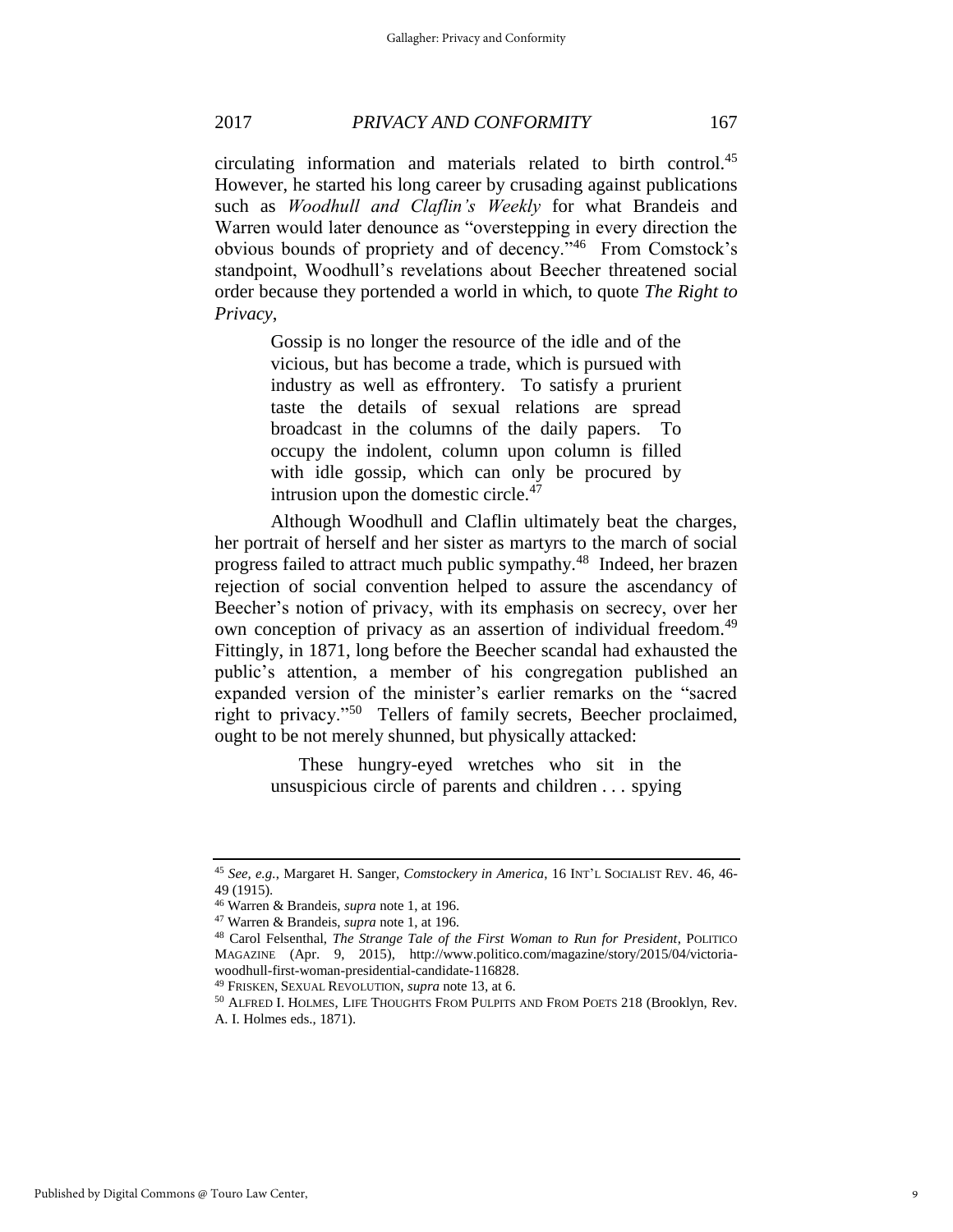their weaknesses, misinterpreting the innocent liberties of the household, and then run from house to house with their shameless news, are worse than poisoners of wells or burners of houses. . . . If one opens his mouth to tell you such things, with all your might smite him in the face! . . . Tale-bearers have no rights. . . . Hunt, harry, and hound them out of good society. $51$ 

Beecher's admonitions illustrate the unexamined assumptions made by privacy advocates until well into the twentieth century. Here, as usual in the wake of the Beecher scandal, the focus of discussion was not freedom of conscience or action, but the evil of public revelation.<sup>52</sup> Echoing legal opinion in his era, Beecher maintained without explanation that the disclosure of personal misconduct must be, at least in most cases, somehow more malevolent than the original misdeed.<sup>53</sup> From this vantage point, it makes sense that whatever Beecher may have done or lied about doing, he suffered no formal penalty while Woodhull and her sister landed in jail.<sup>54</sup> However much he and other moralists may have exalted individual integrity in other contexts, in regard, for instance, to promoting resistance to slavery, they argued that every man had a perfect right to preserve his public image even if he had engaged in behavior that he publicly condemned.<sup>55</sup>

The gulf between these two perspectives allows us to understand more fully how the public/private dichotomy evolved in later decades. Whatever uncertainty remains about Woodhull's motives, there is no doubt about her contempt for the "system of social espionage."<sup>56</sup> In her view, maintaining a façade of normalcy merely to seem virtuous in the eyes of society robbed the right to

<sup>51</sup> *Id.* at 219-20.

<sup>52</sup> State v. Rhodes, 61 N.C. 453, 459 (1868) ("We will not inflict upon society the greater evil of raising the curtain upon domestic privacy, to punish the lesser evil of trifling violence.") (overruling recognized by Virmani v. Presbyterian Health Services Corp., 515 S.E.2d 675 (N.C. 1999)).

<sup>53</sup> *Id.* at 454 ("The courts have been loath to take cognizance of trivial complaints arising out of the domestic relations . . . Not because those relations are not subject to the law, but because the evil of publicity would be greater than the evil involved in the trifles complained of; and because they ought to be left to family government.")

<sup>54</sup> *See* Turley, *supra* note 42.

<sup>55</sup> *See* Turley, *supra* note 42.

<sup>56</sup> Victoria C. Woodhull, *The Beecher-Tilton Scandal Case. The Detailed Statement of the Whole Matter By Mrs. Woodhull*, WOODHULL & CLAFLIN'S WEEKLY, Nov. 2, 1872, at 12.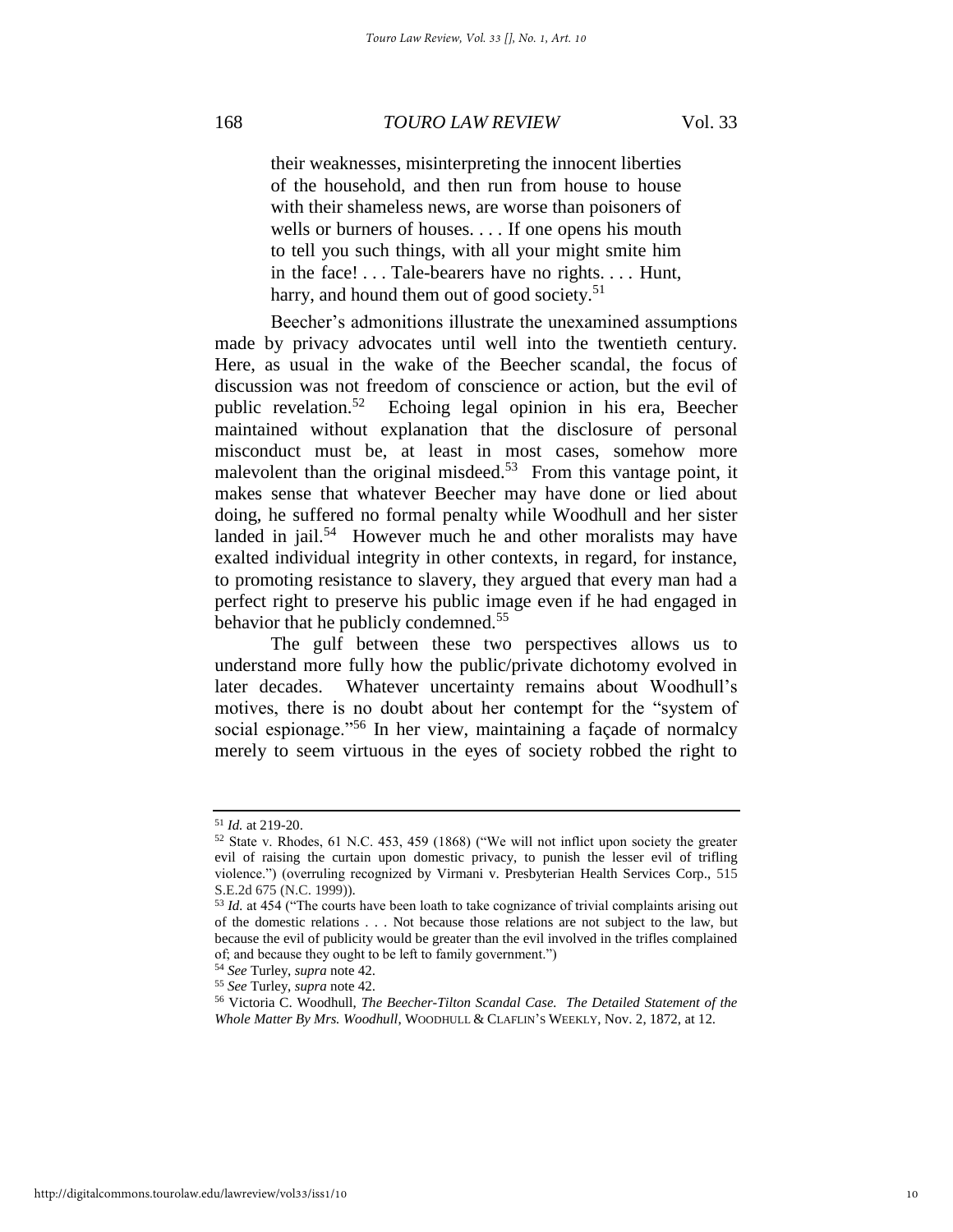privacy of all meaning.<sup>57</sup> "Respectability!," she declared, "It is the most horrid word in the language, so long as a man or woman has a particle of it left, their ability for usefulness is dwarfed if not wholly eliminated."<sup>58</sup> For Beecher, in contrast, the essential purpose of the right to privacy was to shield the domestic realm from intrusion so that men could preserve their reputations irrespective of their actual conduct and thereby enjoy inner peace.<sup>59</sup> Beecher was never formally found guilty, but in the aftermath of the scandal, he came to symbolize hypocrisy as he was constantly caricatured in newspaper illustrations and otherwise ridiculed in the press. $60$ 

### **III. PRIVACY AND THE PRESS**

A decade after the Beecher affair had faded from the headlines, when Brandeis and Warren joined the campaign to protect the right to privacy, they followed the minister's lead.<sup>61</sup> In keeping with the explosive growth of the newspaper industry at the end of the nineteenth century, *The Right to Privacy* updated Beecher's focus on tale-bearers by excoriating journalists for having turned neighborhood gossip into a national pastime.<sup>62</sup> Likewise, responding to the rapid development of the telegraph, the telephone, and photography, Brandeis and Warren stressed that the domestic realm had become increasingly vulnerable to intrusion, making it even more imperative to introduce legislation that would shore up the boundaries between public and private life. $63$ 

> Recent inventions and business methods call attention to the next step which must be taken for the protection of the person, and for securing to the, individual what Judge Cooley calls the right "to be let alone." Instantaneous photographs and newspaper

<sup>57</sup> OLIVER, *supra* note 19, at 144.

<sup>58</sup> OLIVER, *supra* note 19, at 69.

<sup>59</sup> OLIVER, *supra* note 19, at 69.

<sup>60</sup> *See, e.g.*, JAMES E. COOK, TESTIMONY IN THE GREAT BEECHER-TILTON SCANDAL CASE ILLUSTRATED (photo. reprt. 1875), https://www.loc.gov/item/99400533/; *see also* Laura Hanft Korobkin, *The Maintenance of Mutual Confidence: Sentimental Strategies at the Adultery Trial of Henry Ward Beecher*, 7 YALE J.L. HUMAN. 1, 6-7 (1995).

<sup>61</sup> Warren & Brandeis, *supra* note 1, at 193.

<sup>62</sup> Warren & Brandeis, *supra* note 1, at 196.

<sup>63</sup> Warren & Brandeis, *supra* note 1, at 195-96.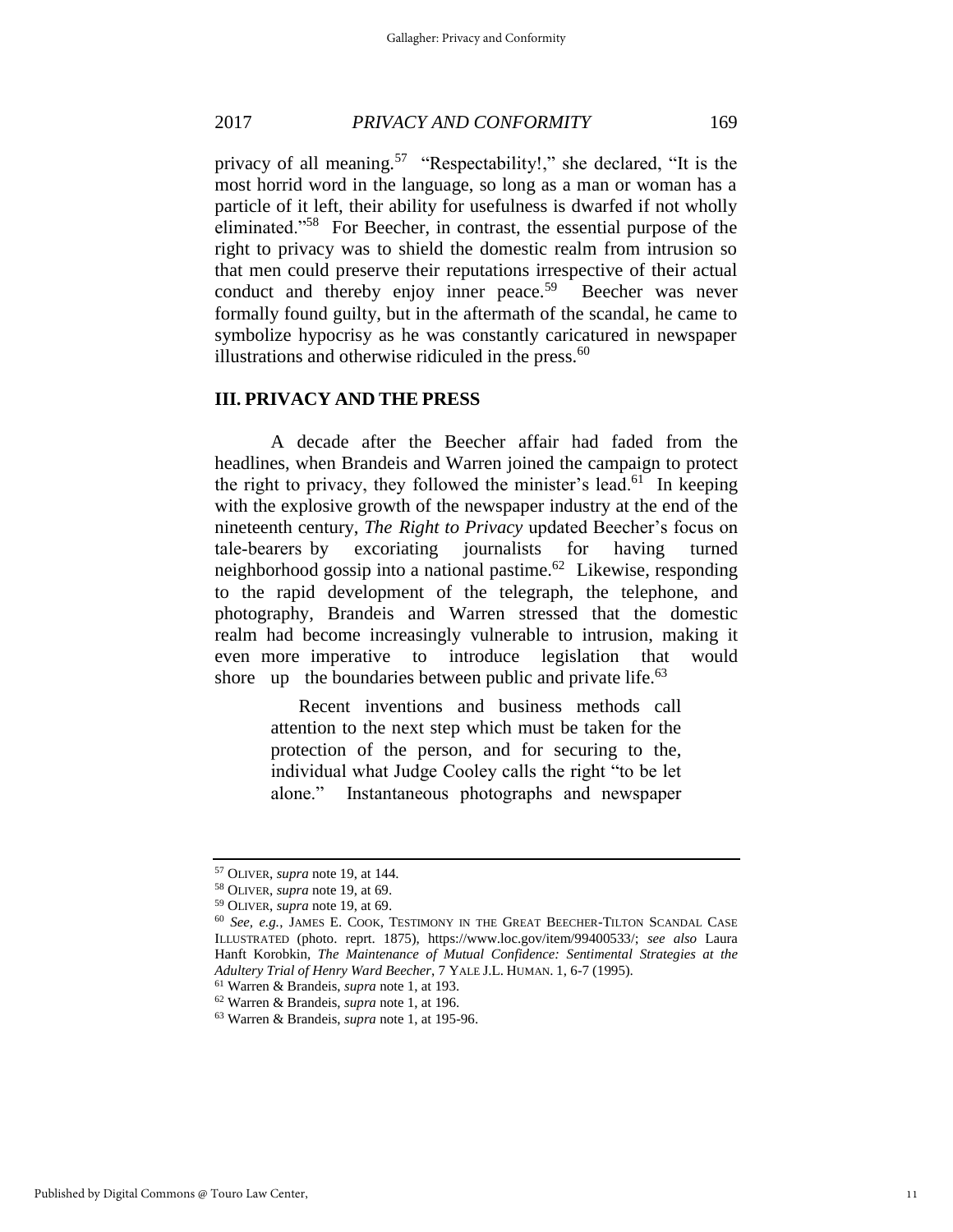enterprise have invaded the sacred precincts of private and domestic life; and numerous mechanical devices threaten to make good the prediction that "what is whispered in the closet shall be proclaimed from the house-tops." For years there has been a feeling that the law must afford some remedy for the unauthorized circulation of portraits of private persons; and the evil of invasion of privacy by the newspapers, long keenly felt, has been but recently discussed by an able writer.<sup>64</sup>

The *"*able writer" referred to here was E. L. Godkin, longtime editor of *The Nation*, whose essay, "The Rights of the Citizen to His Own Reputation," was twice praised in *The Right to Privacy*. 65 Like his contemporaries, Godkin condemned the mass circulation of personal information both because it undermined public discussion of broader issues and because it turned the mortification of individuals into profitable entertainment.<sup>66</sup> Directly foreshadowing Brandeis' and Warren's complaint that the gossip industry deprived men of any escape from the pressures of modern society, Godkin recalled Coke's dictum that "[a] man's house is his castle" in order to show that the right to privacy had long been recognized as a fundamental principle of  $law<sup>.67</sup>$ 

> And this recognition by law and custom of a man's house as his *tutissimum refugium*, his place of repose, is but the outward and visible sign of the law's respect for his personality as an individual, for . . . that inner world of personal thought and feeling in which every man . . . who is worth much to himself and others, passes a great deal of time. The right to decide how much knowledge . . . of his own private doings and affairs, and of those of his family living under his roof, the public at large shall have, is as much one of his natural rights as . . . how he shall [decide to] eat and

<sup>64</sup> Warren & Brandeis, *supra* note 1, at 195.

<sup>65</sup> Warren & Brandeis, *supra* note 1, at 195 n.6, 217 n.4.

<sup>66</sup> E. L. Godkin, *The Rights of the Citizen to His Own Reputation*, 8 SCRIBNER'S 58, 66 (1890).

<sup>67</sup> *Id.* at 65.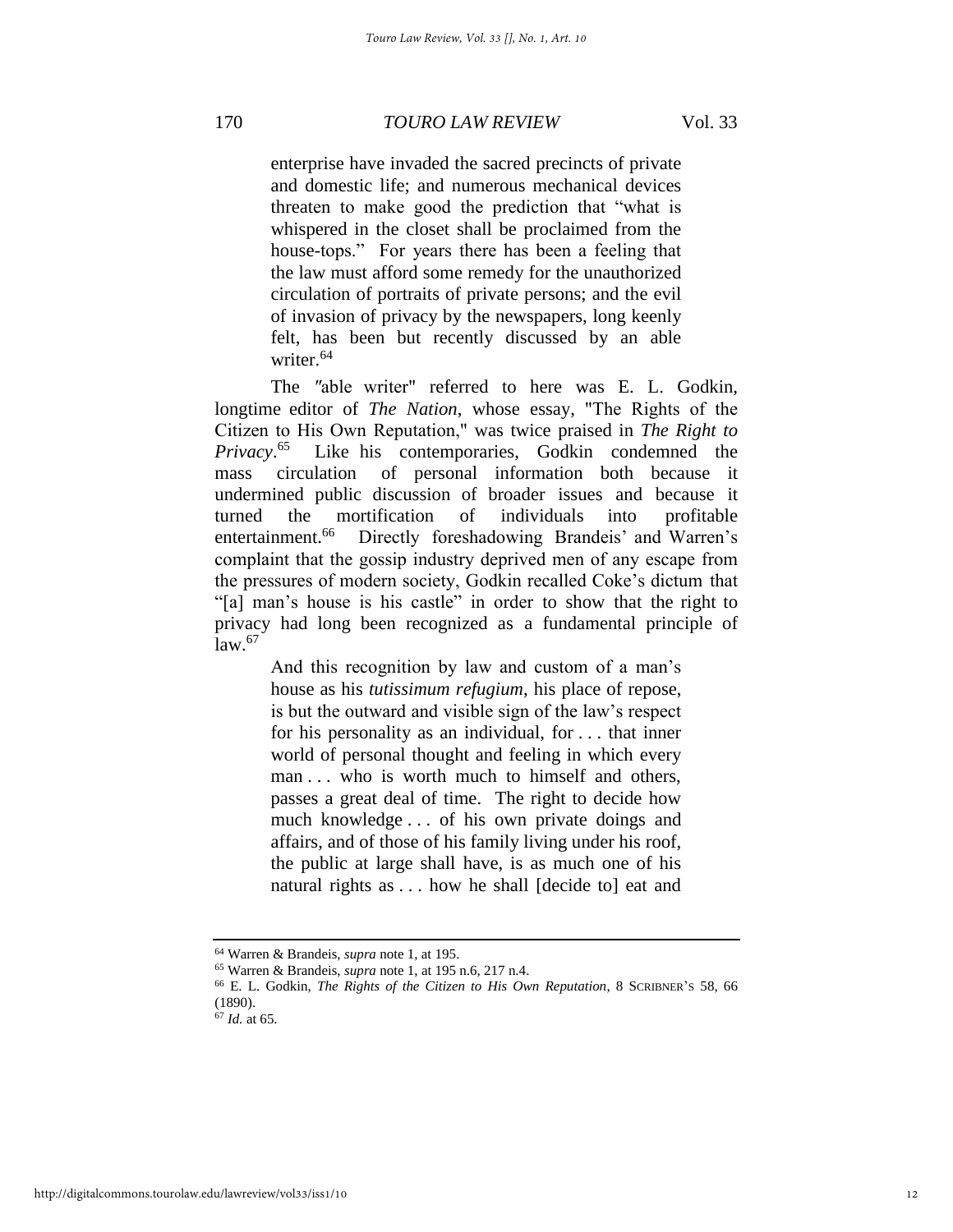drink, what he shall wear, and . . . [how] he shall pass his leisure hours.<sup>68</sup>

Godkin, Warren, and Brandeis all reached back into history to prove the venerable heritage of the right to privacy and all three stressed that the conditions of modern industrial society made it necessary to invent new protections for this ancient right.<sup>69</sup> On the one hand, they argued, technological development had vastly increased the speed and scope of the circulation of personal information.<sup>70</sup> On the other, the progress of civilization had deepened men's delicacy of feeling, making them more susceptible to the pain of public scrutiny. Indeed, according to Brandeis and Warren, the depth of emotional awareness in the modern age was so profound that men were apt to suffer more from insults to their honor than they would from physical violence.<sup>71</sup>

> The intensity and complexity of life, attendant upon advancing civilization, have rendered necessary some retreat from the world, and man, under the refining influence of culture, has become more sensitive to publicity, so that solitude and privacy have become more essential to the individual; but modern enterprise and invention have, through invasions upon his privacy, subjected him to mental pain and distress, far greater than could be inflicted by mere bodily injury.<sup>72</sup>

From this standpoint, we can see how the development of the popular press, commercial and news photography, the telegraph, and, somewhat later, the telephone fueled what might be described as an epistemological shift in American law and society. With the evolution of new modes of communication, men felt compelled to look to the law to control, not only what individuals could or could not do, but whether what they did would become generally known.<sup>73</sup> As illustrated in the elevation of public disgrace above bodily injury, command over public knowledge of a man's domestic affairs became

<sup>68</sup> *Id.*

<sup>69</sup> *See* Godkin, *supra* note 66, at 8; Warren & Brandeis, *supra* note 1, at 193-96.

<sup>70</sup> *See* Godkin, *supra* note 66, at 8; Warren & Brandeis, *supra* note 1, at 195.

<sup>71</sup> Warren & Brandeis, *supra* note 1, at 198.

<sup>72</sup> Warren & Brandeis, *supra* note 1, at 196.

<sup>73</sup> Warren & Brandeis, *supra* note 1, at 195.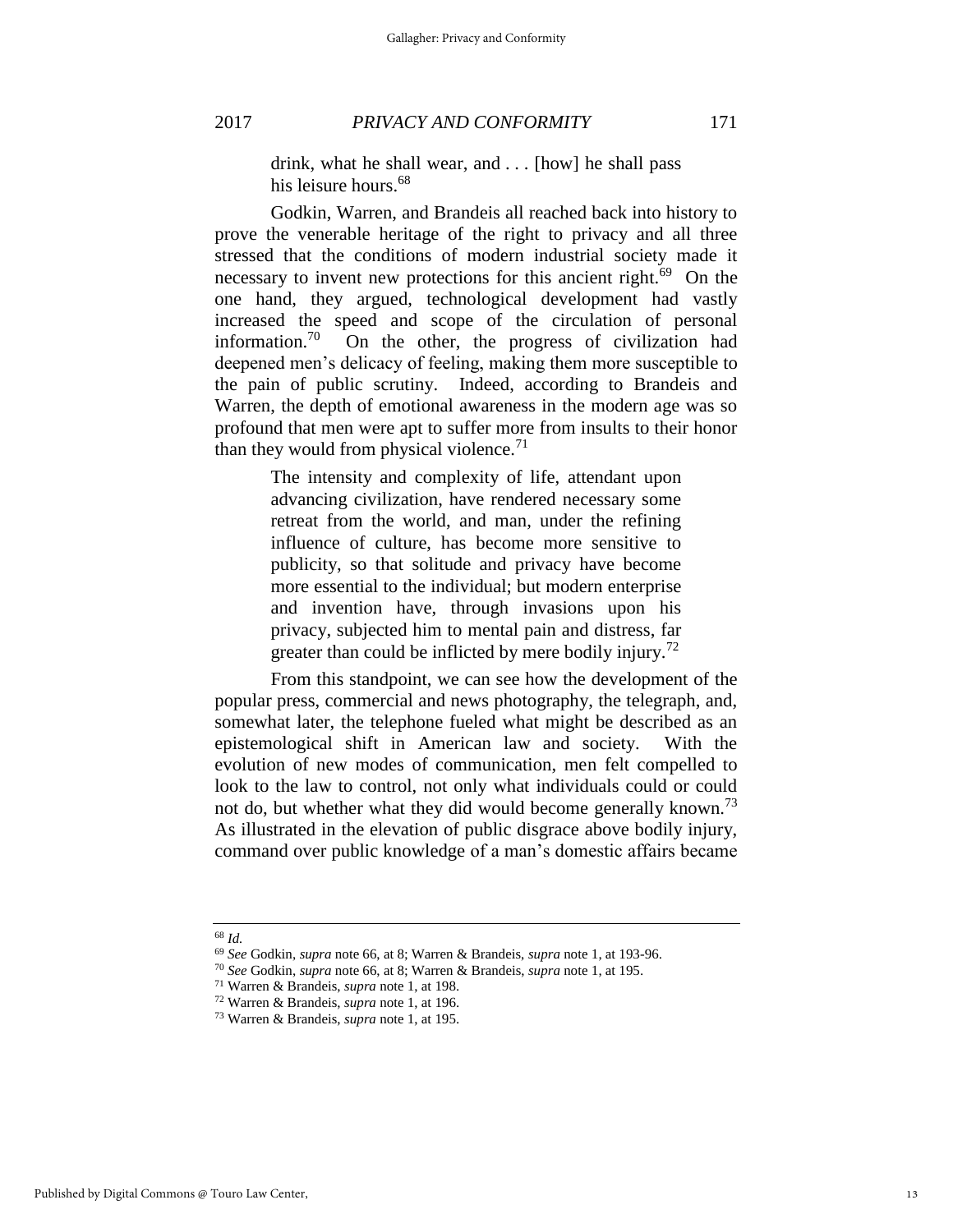an integral part of prevailing conceptions of middle and upper-class masculinity.<sup>74</sup> As a result, in regard to marital infidelity, domestic violence, and sexual assault and misconduct, legal fictions that were designed to safeguard men's emotional well-being overtook the lived experiences of women and children when these cases could not be kept out of court.<sup>75</sup> For the most part, however, reporting on sexual crimes and misbehavior simply ended as publications such as *New York Times*, which remade itself as a so-called family newspaper in 1896,<sup>76</sup> excluded these matters from "All the News That's Fit to Print," the motto that still appears on its masthead today.<sup>77</sup>

 Along these lines, Brandeis and Warren wrote approvingly of the action *per quod servitium amisit,* which, in cases of sexual molestation, equates harm done to dependent children with those inflicted on servants and allows parents to collect damages based on the loss of their children's "services." 78 This equation was, Brandeis and Warren admitted, "[a] mean fiction," but it answered the "demands of society" because it permitted "damages for injuries to the parents' feelings"<sup>79</sup> without actually specifying the nature of the crime. Although it may seem that the inclusion of both parents in the main text implies that this loss of honor also pertained to mothers, the footnote to this passage makes it clear that Brandeis and Warren had in mind the way the rape of a daughter specifically and materially injures her father.<sup>80</sup>

The note begins with the observation that the basis of this claim is not the injured child's inability to contribute to the material welfare of her parents: "[l]oss of service is the gist of the action; but it has been said that 'we are not aware of any reported case brought by a parent where the value of such services was held to be the

<sup>74</sup> Anita L. Allen & Erin Mack, *How Privacy got its Gender*, 10 N. ILL. U. L. REV. 441, 441- 42 (1991).

<sup>75</sup> *Id.* at 452-53.

<sup>76</sup> DE YONGH, NEW YORK TIMES. EASTER. THE MODEL OF DECENT AND DIGNIFIED JOURNALISM (photo. reprt. 2001) (1896), http://www.loc.gov/pictures/item/93513098.

<sup>77</sup> *Our History*, N.Y. TIMES (Sep. 8, 2016, 11:00 PM), http://www.nytco.com/who-weare/culture/our-history.

<sup>78</sup> Keller v. Donnelly, 5 Md. 211, 211-13, 216-19 (1853); Warren & Brandeis, *supra* note 1, at 194.

<sup>79</sup> Warren & Brandeis, *supra* note 1, at 194.

<sup>80</sup> Warren & Brandeis, *supra* note 1, at 194 n.5 ("[T]he feelings of the parent, the dishonor to *himself* and *his* family, were accepted as the most important element of damage.") (emphasis added).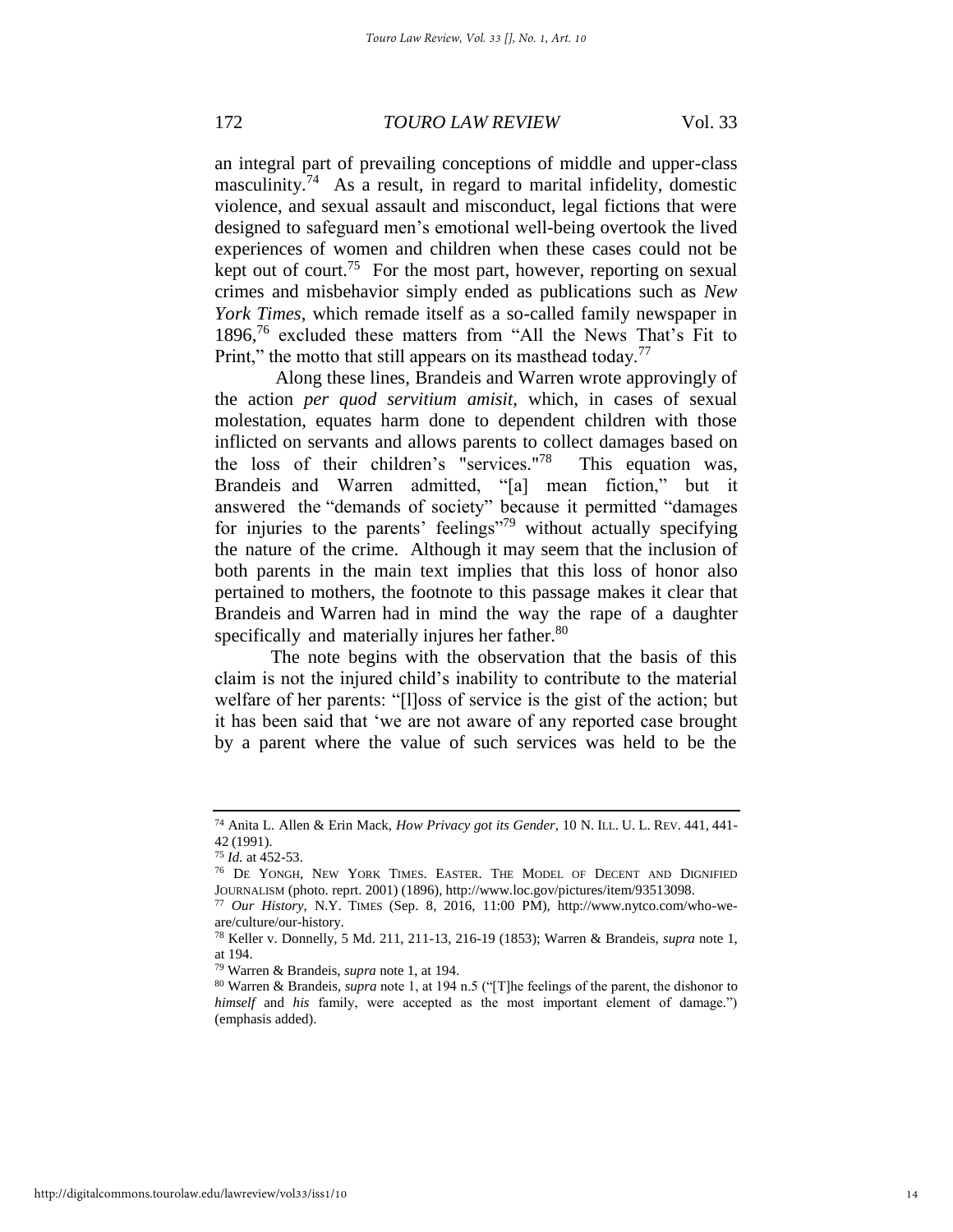measure of damages.' "<sup>81</sup> Brandeis and Warren then recounted how emotional harm to the father became the fulcrum of the claim:

> First the fiction of constructive service was invented. Then the feelings of the parent, the dishonor to himself and his family, were accepted as the most important element of damage. The allowance of these damages would seem to be a recognition that the invasion upon the honor of the family is an injury to the parent's person, for ordinarily mere injury to parental feelings is not an element of damage, *e.g.*, the suffering of the parent in case of physical injury to the  $child.<sup>82</sup>$

The priority here given to men's feelings over the physical harm done to their children, underscores the baleful legacy of *The Right to Privacy*. 83 By maximizing the importance of men's public image and minimizing the significance of bodily injury and actual fact, the essay helped to forge the gentlemen's agreement that not only kept reports of sexual and domestic violence out of the press, but also served for decades to discourage victims of these crimes from speaking out.<sup>84</sup> The deterrent to the wives and daughters, whose physical well-being and emotional security were mainly at issue in this context, was not simply that they had no legal identity apart from their husbands and fathers.<sup>85</sup> It was also that coming forward would jeopardize the honor of the men who were duty-bound to protect them, a frightening prospect in a world in which reputation was regarded, in Godkin's words, as "the most valuable thing on earth."<sup>86</sup>

# **IV. CONCLUSION**

The type of censorship that Brandeis and Warren advocated became far less routine in the wake of the women's rights movement

<sup>81</sup> Warren & Brandeis, *supra* note 1, at 194 n.5.

<sup>82</sup> Warren & Brandeis, *supra* note 1, at 194 n.5 (citations omitted).

<sup>83</sup> Allen & Mack, *supra* note 74, at 458-59.

<sup>84</sup> Warren & Brandeis, *supra* note 1, at 194 n.5, 196-98.

<sup>85</sup> Godkin, *supra* note 66, at 58.

<sup>86</sup> Godkin, *supra* note 66, at 58.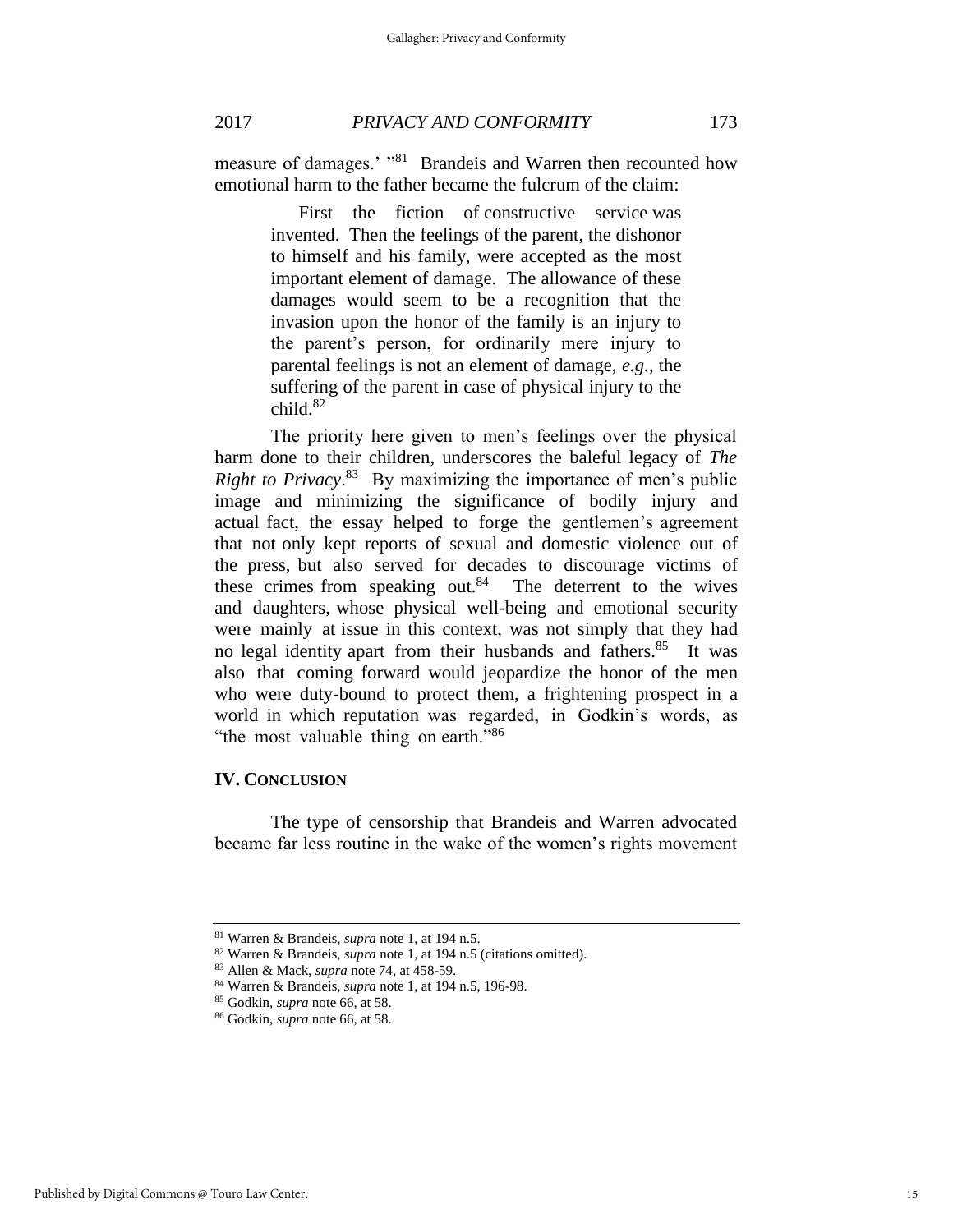of the 1970s.<sup>87</sup> However, the legacy of *The Right to Privacy* remains problematic even if we jettison the archaic assumptions about male supremacy that pervade the essay. In seeking to preserve men's ability to control their public persona, Brandeis and Warren introduced an element of untrustworthiness that helped to reconfigure prevailing perceptions of the public/private divide.<sup>88</sup> After all, when they followed Beecher's example by trying to draw a curtain on men's domestic affairs, they did not intend to make home and family invisible.<sup>89</sup> Instead, Brandeis and Warren sought to enable men to seem to conform to conventional standards of decency, a goal that requires a comprehensive portrait of individuals in both their public and private lives.<sup>90</sup> Because this approach to preserving reputation legitimizes some degree of dishonesty, it inevitably raises the issue of fixing the point at which omission becomes concealment or the manipulation of facts becomes a lie.<sup>91</sup>

Although it may be impossible to settle this thorny issue, we can examine the assumptions behind it in order to highlight important aspects of the historical shift embodied in *The Right to Privacy*. When Brandeis and Warren suggested that certain types of personal information be withheld from publication, and recommended that men should be permitted to practice what might be described as personal public relations, they unwittingly upended the traditional priority of the public over the private realm.<sup>92</sup> More specifically, by turning reputation from a set of facts into a managed impression, they raised the question of whether self-presentation might be nothing more than the façade that radicals such as Woodhull had vowed to destroy.<sup>93</sup>

It is, consequently, not surprising that in the wake of *The Right to Privacy*, we have come to view public activities as mere performance, and to assume that the *real truth* can only be discovered

<sup>87</sup> *See* Jenny Kitzinger, *Media Coverage of Sexual Violence Against Women*, *in* WOMEN AND MEDIA: INTERNATIONAL PERSPECTIVES 13-33 (2004) (providing an overview of the impact of the feminist movement in pushing the media to report on rape as a serious crime that deserves public attention).

<sup>88</sup> Warren & Brandeis, *supra* note 1, at 199-200.

<sup>89</sup> Warren & Brandeis, *supra* note 1, at 193-96.

<sup>90</sup> Warren & Brandeis, *supra* note 1, at 193-95.

<sup>91</sup> Anita L. Allen, *Lying to Protect Privacy*, 44 VILL. L. REV. 161, 164–65 (1999).

<sup>92</sup> *See* HANNAH ARENDT, THE HUMAN CONDITION 58 (2d ed. 1998) (1958).

<sup>93</sup> *Id.*